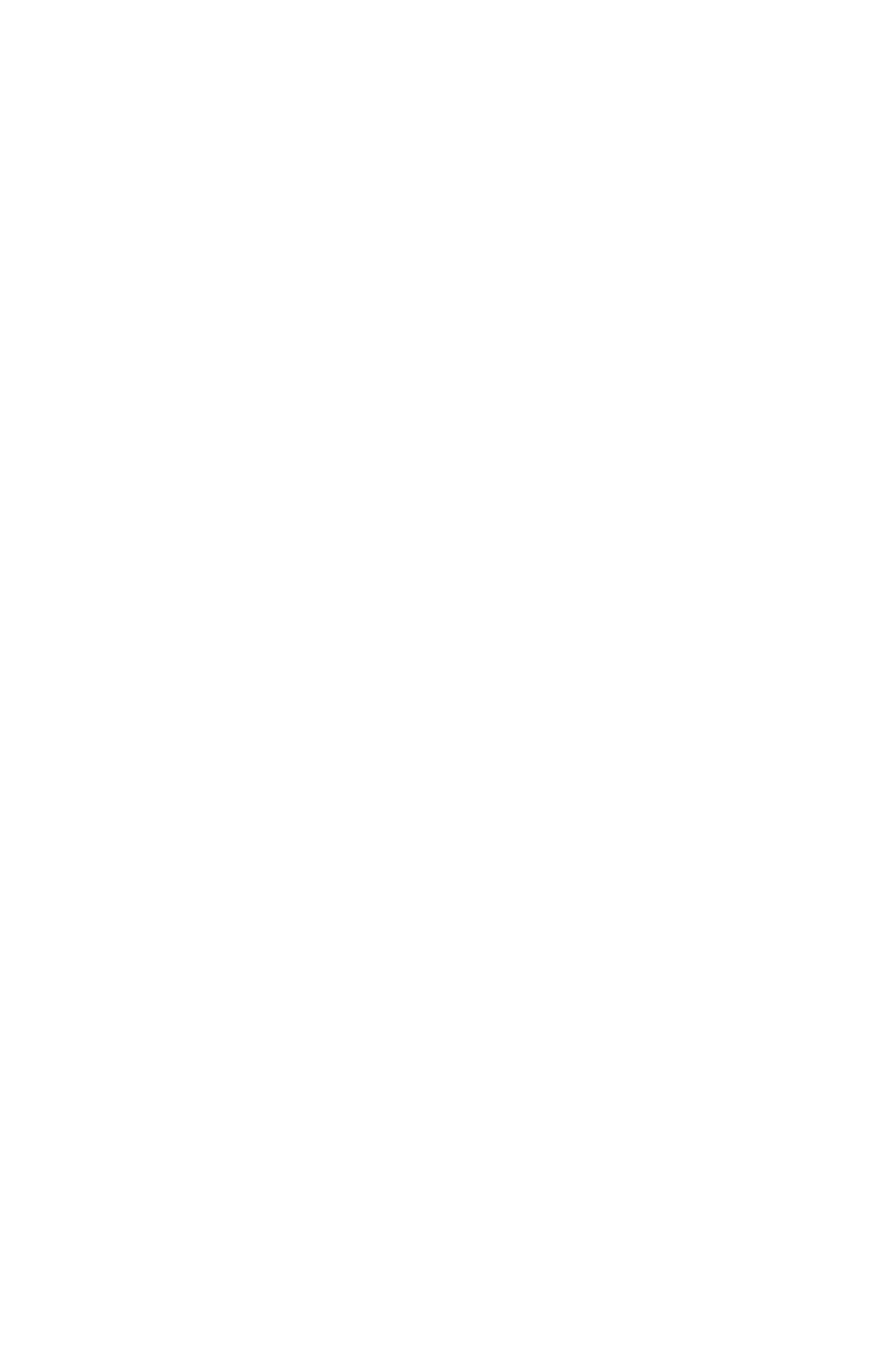## TREATY SERIES. No. 35.

### 1908.

**REGULATIONS** 

**RESPECTING** 

# TRADE IN TIBET

(AMENDING THOSE OF DECEMBER 5, 1893)

CONCLUDED BETWEEN

# THE UNITED KINGDOM, CHINA, AND TIBET.

Signed at Calcutta, April 20, 1908.

[Ratifications exchanged at Peking, October 14, 1908.]

Presented to both Houses of Parliament by Command of His Majesty. December 1908.

LONDON: PRINTED FOR HIS MAJESTY'S STATIONERY OFFICE, BY HARRISON AND SONS, ST. MARTIN'S LANE, PRINTERS IN ORDINARY TO HIS MAJESTY.

And to be purchased either directly or through any Bookseller, from WYMAN AND SONS, LTD., FETTER LANE, E.O.; and 32, ABINGDON STREET, WESTMINSTER, S.W.; or OLIVER AND BOYD, EDINBURGH; or E. PONSONBY, 116, GRAFTON STREET, DUBLIN.

[Cd. 4450.] Price  $\frac{1}{2}d$ .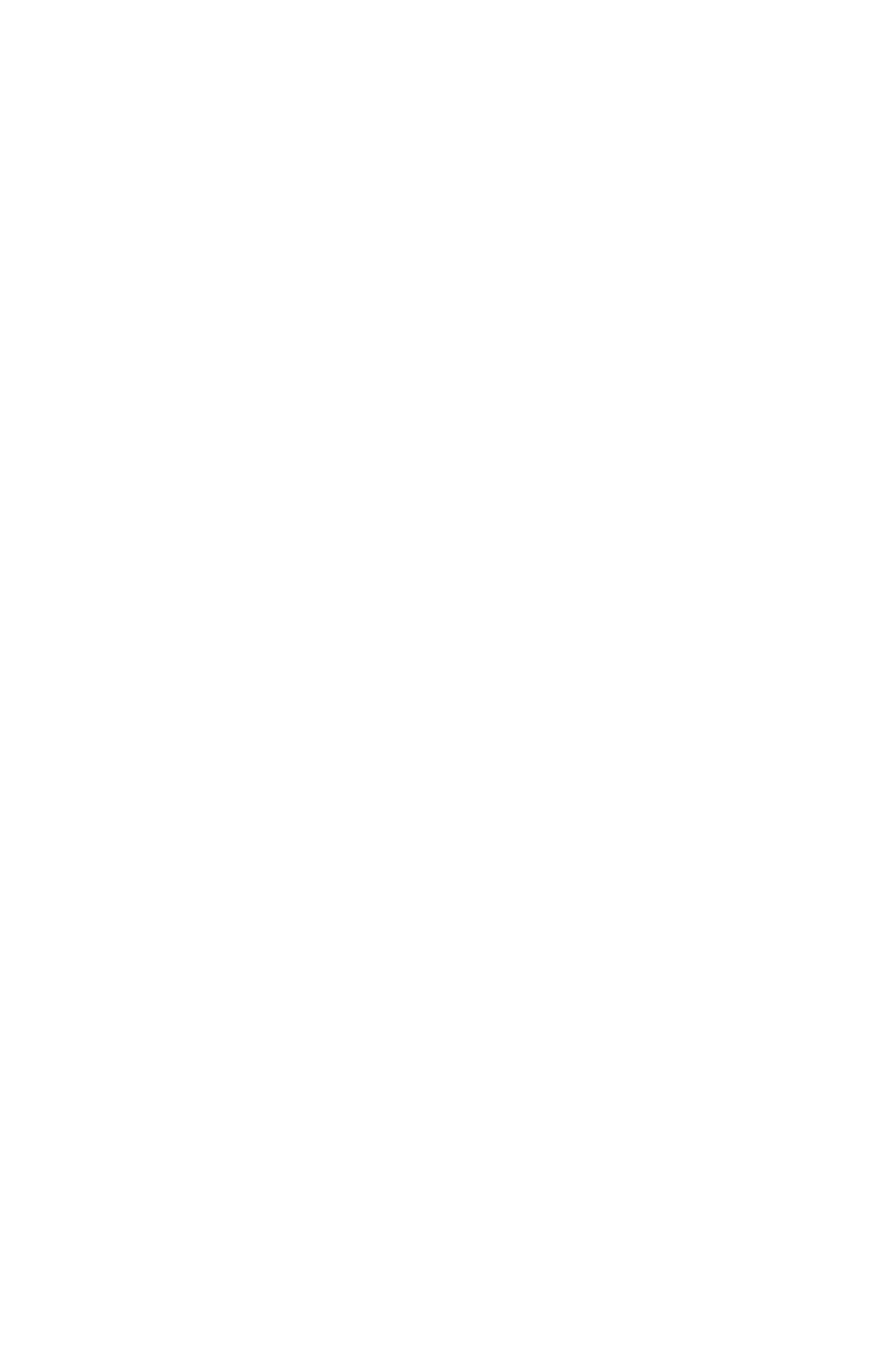# REGULATIONS RESPECTING TRADE IN TIBET (AMENDING THOSE OF DECEMBER 5, 1893\*) CONCLUDED BETWEEN THE UNITED KING-DOM, CHINA, AND TIBET.

Signed in English, Chinese, and Tibetan texts at Calcutta, April 20, 1908.

Ratifications exchanged at Peking, October 14, 1908.

#### TIBET TRADE REGULATIONS.

#### PREAMBLE.

WHEREAS by Article 1 of the Convention between Great Britain and China on the 27th April 1906,† that is the 4th day of the 4th moon of the 32nd year of Kwang Hsu, it was provided that both the High Contracting Parties should engage to take at all times such steps as might be necessary to secure the due fulfilment of the terms specified in the Lhasa Convention of 7th September 1904 between Great Britain and Tibet, the text of which in English and Chinese was attached as an Annexe to the above-mentioned Convention;

And whereas it was stipulated in Article 3 of the said Lhasa Convention that the question of the amendment of the Tibet Trade Regulations which were signed by the British and Chinese Commissioners on the 5th day of December 1893 should be reserved for separate consideration, and whereas the amendment of these Regulations is now necessary;

His Majesty the King of the United Kingdom of Great Britain and Ireland and of the British Dominions beyond the Seas, Emperor of India, and His Majesty the Emperor of the Chinese Empire have for this purpose named as their Plenipotentiaries, that is to say:

His Majesty the King of Great Britain and Ireland and of the

\* See "Treaty Series No. 11 (1894)." † See "Treaty Series No. 9 (1906)."

 $[8]$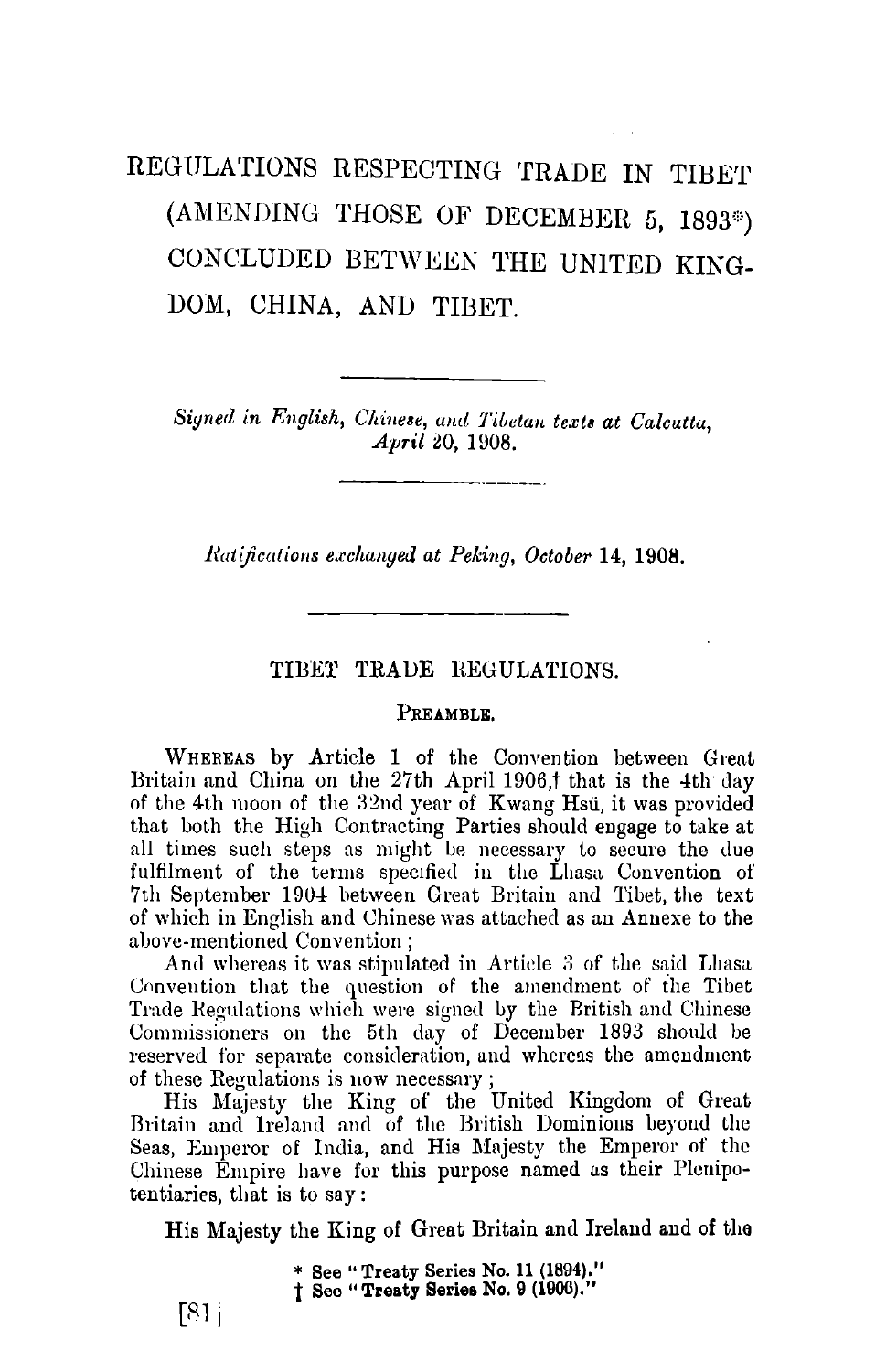British Dominions beyond the Seas, Emperor of India,-Mr. E. C. Wilton, C.M.G.:

His Majesty the Emperor of the Chinese Empire-His Majesty's Special Commissioner Chang Yin Tang ;

And the High Authorities of Tibet have named as their fully authorised Representative to act under the directions of Chang Tachen and take part in the negotiations—The Tsarong Shape, Wang-Chuk Gyalpo.

And whereas Mr. E. C. Wilton and Chang Tachen have communicated to each other since their respective full powers and have found them to be in good and true form and have found the authorisation of the Tibetan Delegate to be also in good and true form, the following amended Regulations have been agreed  $upon :=$ 

1. The Trade Regulations of 1893 shall remain in force in so far as they are not inconsistent with these Regulations.

2. The following places shall form, and be included within, the boundaries of the Gyantse mart  $:$ 

(a.) The line begins at the Chumig Dangsang (Chlu-Mig-Dangs-Sangs) north-east of the Gyantse Fort, and thence it runs in a curved line, passing behind the Pekor-C ode (Dpal-Hkhor-Choos-Sde), down to Chag-Dong-Gang (Phyag-Gdong-Sgang) ; thence, passing straight over the Nyan Chu, it reaches the Zamsa  $(Zam-Srag)$ . (b.) From the Zamsa the line continues to run, in a south-eastern direction, round to Lachi-To (Gla-I)kyii-Stod), embracing all the farms on its way, viz., The Lahong ; The Hogtso (Hog-Mtsho); The Tong-Chung-Shi (Grong-Chhung-Gslis); and the Rabgang (Rab Sgang), &c.  $(c.)$  From Lachi-To the line runs to the Yutog  $(Gyu-Thog)$ , and thence runs straight, passing through the whole area of Gamkar-Shi (Ragal-Mkhar-Gshis), to Chumig Dangsang.

As difficulty is experienced in obtaining suitable houses and godowns at some of the marts, it is agreed that British subjects may also lease lands for the building of houses and godowns at the marts, the locality foi such building sites to be marlted out specially at each mart by the Chinese and Tibetan authorities in consultation with the British Tracle Agent. The Britisli Trade Agents and British subjects shall not build houses and godowns except in such localities, and this arrangement shall not be held to prejudice in any way the administration of the Chinese and Tibetan Local Authorities over such localities, or the right of British subjects to rent houses and godowns outside such localities for their own accommodation and the storage of their goods.

British subjects desiring to lease building sites shall apply through the British Trade Agent to the Municipal Office at the mart for a permit to lease. The amount of rent, or the period or conditions of the lease, shall then be settled in a friendly way by the lessee and the owner themselves. In the event of **8** dis-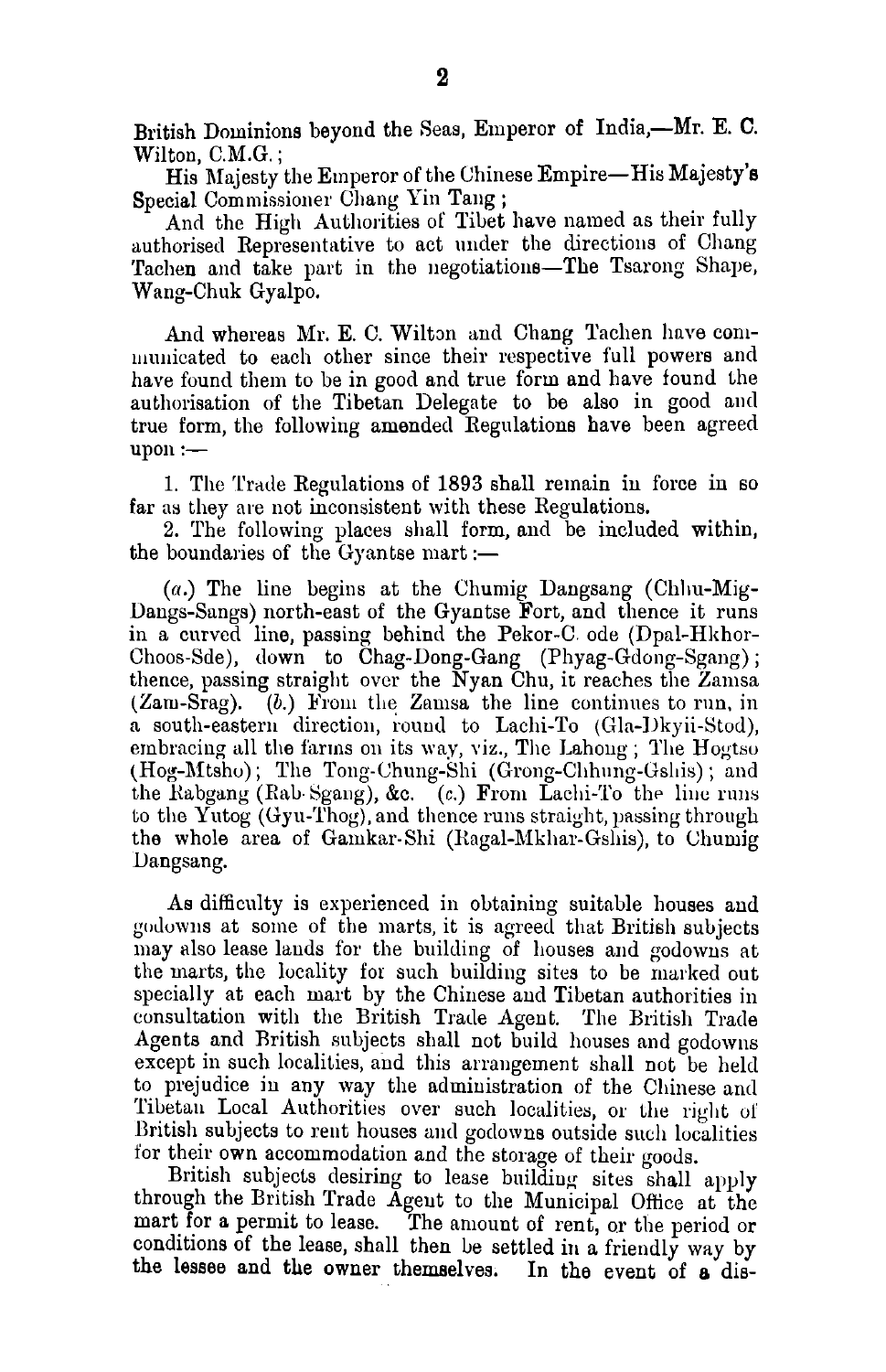agreement between the owner and lessee as to the amount of rent or the period or conditions of the lease, the case will be settled by the Chinese and Tibetan Authorities, in consultation with the British Trade Agent. After the lease is settled, the sites shall be verified by the Chinese and Tibetan Officers of the Municipal Office coniointly with the British Trade Agent. No building is to be comruenced by the lessee on a site before the Municipal Office has issued him a permit to build, but it **is** agreed that there shall be no vexatious delays in the issue of such permit.

3. The administration of the trade marts shall remain with the Tibetan Officers, under the Chinese Officers' supervision and directions.

The Trade Agents at the marts and Frontier Officers shall be of suitable rank, and shall hold personal intercourse and correspondence one with another on terms of mutual respect and friendly treatment.

Questions which cannot be decided by agreement between the Trade Agents and the Local Authorities shall be referred for settlement to the Government of India and the Tibetan High Authorities at Lhasa. The purport of a reference by the Government of India will be communicated to the Chinese Imperial Resident at Lhasa. Questions which cannot be decided by agreement between the Government of India and the Tibetan High Authorities at Lhasa shall, in accordance with the terms of Article 1 of the Peking Convention of 1906, be referred for settlement to the Governments of Great Britain and China.

4. In the event of disputes arising at the marts between British subjects and persons of Chinese and Tibetan nationalities, they shall be enquired into and settled in personal conference between the British Trade Agent at the nearest mart and the Chinese and Tibetan Authorities of the Judicial Court at the mart, the object of personal conference being to ascertain facts and to do justice. Where there is a divergence of view the law of the country to which the defendant belongs shall guide. In any country to which the defendant belongs shall guide. of such mixed cases, the Officer, or Officers of the defendant's nationality shall preside at the trial; the Officer, or Officers of the plaintiff's country merely attending to watch the course of the trial.

All questions in regard to rights, whether of property or person, arising between British subjects, shall be subject to the jurisdiction of the British Authorities.

British subjects, who may commit any crime at the marts or on the routes to the marts, shall be handed over by the local authorities to the British Trade Agent at the mart nearest to the scene of offence, to be tried and punished according to the laws of India, but such British subjects shall not be subjected by the local authorities to any ill-usage in excess of necessary restraint.

Chinese and Tibetan subjects, who may be guilty of any criminal act towards British subjects at the marts or on the routes thereto, shall be arrested and punished by the Chinese and Tibetan Authorities according to **law.**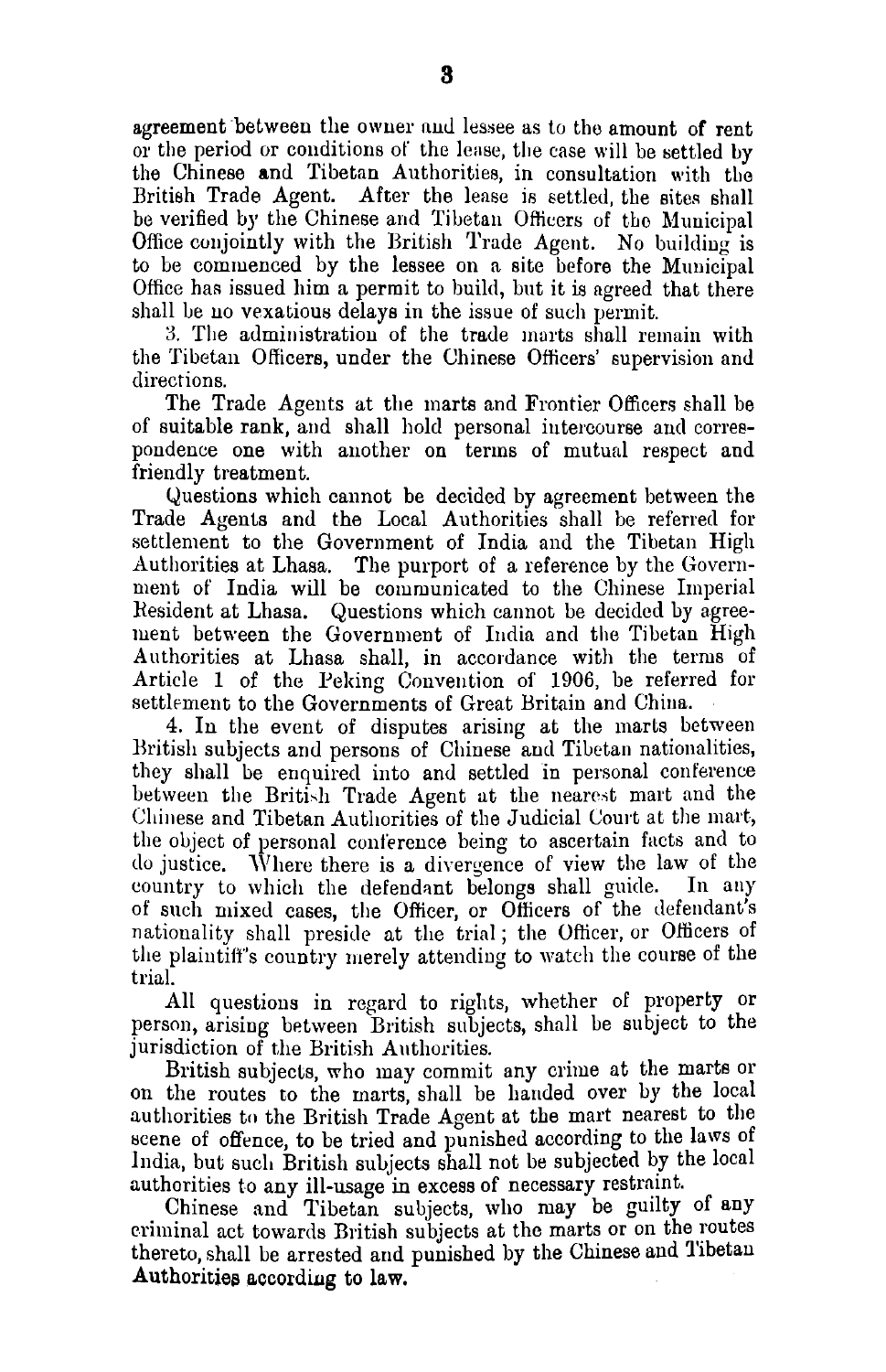Justice shall be equitably and impartially administered on hoth sides.

Should it happen that Chinese or Tibetan subjects bring a criminal complaint againt a British subject before the British Trade Agent, the Chinese or Tibetan Authorities shall have the right to send a representative, or representatives, to watch the course of trial in the British Trade Agent's Court. Similarly, in cases in which a British subject has reason to complain of a Chinese or Tibetan subject in the Judicial Court at the mart, the British Trade Agent shall have the right to send a representative to the Judicial Court to watch the course of trial.

5. The Tibetan Authorities, in obedience to the instructions of the Peking Government, having a strong desire to reform the udicial system of Tibet, and to bring it into accord with that of Western nations, Great Britain agrees to relinquish her rights of extra-territoriality in Tibet, whenever such rights are relinquished in China, and when she is satisfied that the state of the Tibetan laws and the arrangements for their administration and other considerations warrant her in so doing.

6. After the withdrawal of the British troops, all the resthouses, eleven in number, built by Great Britain upon the routes leading from the Indian frontier to Gyantse, shall be taken over at original cost by China and rented to the Government of India at a fair rate. One-half of each rest-house will be reserved for the use of the British officials employed on the inspection and maintenance of the telegraph lines from the marts to the Indian frontier and for the storage of their materials, but the rest-houses shall otherwise be available for occupation by British, Chinese and Tibetan officers of respectability who may proceed to and from the marts.

Great Britain is prepared to consider the transfer to China of the telegraph lines from the Indian frontier to Gyantse when the telegraph lines from China reach that mart and in the meantime Chinese and Tibetan messages will be duly received and transmitted by the line constructed by the Government of India.

In the meantime China shall be responsible for the due protection of the telegraph lines from the marts to the Indian frontier and it is agreed that all persons damaging the lines or interfering in any way with them or with the officials engaged in the inspection or maintenance thereof shall at once be severely punished by the local authorities.

7. In law suits involving cases of debt on account of loans, commercial failure, and bankruptcy, the authorities concerned shall grant a hearing and take steps necessary to enforce payment; but, if the debtor plead poverty and be without means, the authorities concerned shall not be held responsible for the said debts, nor shall any public or official property be distrained upon in order to satisfy these debts.

8. The British Trade Agents at the various trade marts now or hereafter to be established in Tibet may make arrangements for the carriage and transmission of their posts to and from the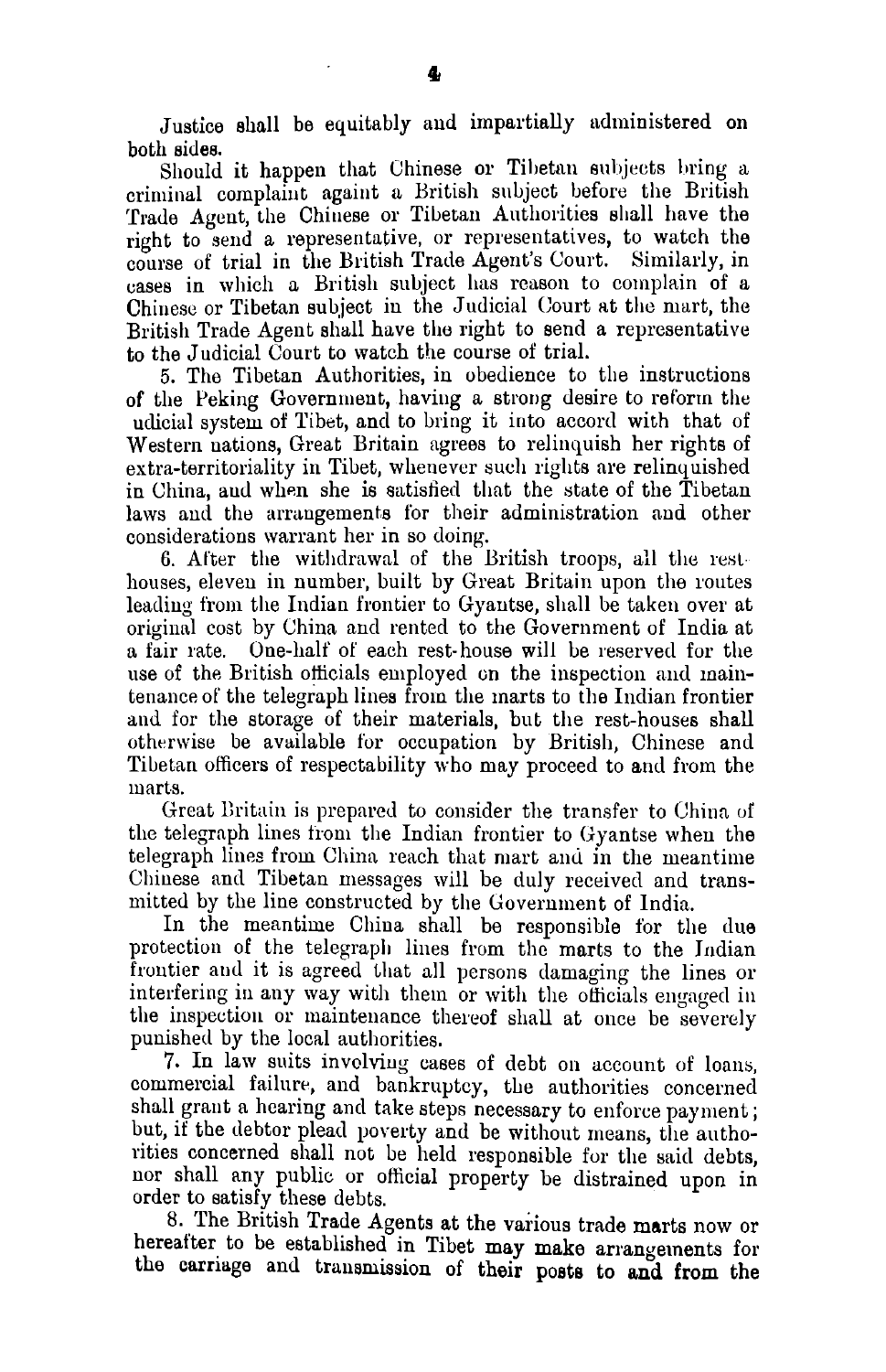frontier of India. The couriers emploved in conveying these posts shall receive all possible assistance from the local authorities whose districts they traverse and shall be accorded the same protection as the persons employed in carrying the despatches of the Tibetan Authorities. When efficient arrangements have been made by China in Tibet for a Postal Service, the question of the abolition of the Trade Agents' couriers will be taken into consideration by Great Britain and China. No restrictions whatever shall be placed on the employment by British officers and traders of Chinese and Tibetan subjects in any lawful capacity. The persons so employed shall not be exposed to any kind of molestation or suffer any loss of civil rights to which they may be entitled as Tibetan subjects, but they shall not be exempted from all lawful taxation. If they be guilty of any criminal act, they shall be dealt with by the local authorities according to law without any attempt on the part of their employer to screen or conceal them.

9. British officers and subjects, as well as goods, proceeding to the trade marts, must adhere to the trade routes from the frontier of India. They shall not, without permission, proceed beyond the marts, or to Gartok from Yatung and Gyantse, or from Gartok to Yatung and Gyantse, by any route through the interior of Tibet, but natives of the Indian frontier, who have already by usage traded and resided in Tibet, elsewhere than at the marts shall be at liberty to continue their trade, in accordance with the existing practice, but when so trading or residing they shall remain, as heretofore, amenable to the local jurisdiction.

10. In cases where officials or traders, *en route* to and from India or Tibet are robbed of treasure or merchandise, public or private, they shall forthwith report to the Police officers, who shall take immediate measures to arrest the robbers, and hand them to the Local Authorities. The Local Authorities shall bring them to instant trial, and shall also recover and restore the stolen property. But, if the robbers flee to places out of the jurisdiction and influence of Tibet, and cannot be arrested, the Police and the Local Authorities shall not be held responsible for such losses.

11. For public safety tanks or stores of kerosene oil or any other combustible or dangerous articles in bulk must be placed far away from inhabited places at the marts.

British or Indian merchants, wishing to build such tanks or stores, may not do so until, as provided in Regulation 2, they have made application for a suitable site.

12. British subjects shall be at liberty to deal in kind or in money, to sell their goods to whomsoever they please, to purchase native commodities from whomsoever they please, to hire transport of any kind, and to conduct in general their business transactions in conformity with local usage and without any vexatious restrictions or oppressive exactions whatever.

It being the duty of the Police and Local Authorities to afford efficient protection at all times to the persons and property of the British subjects at the marts, and along the routes to the marts China engages to arrange effective police measures at the marts